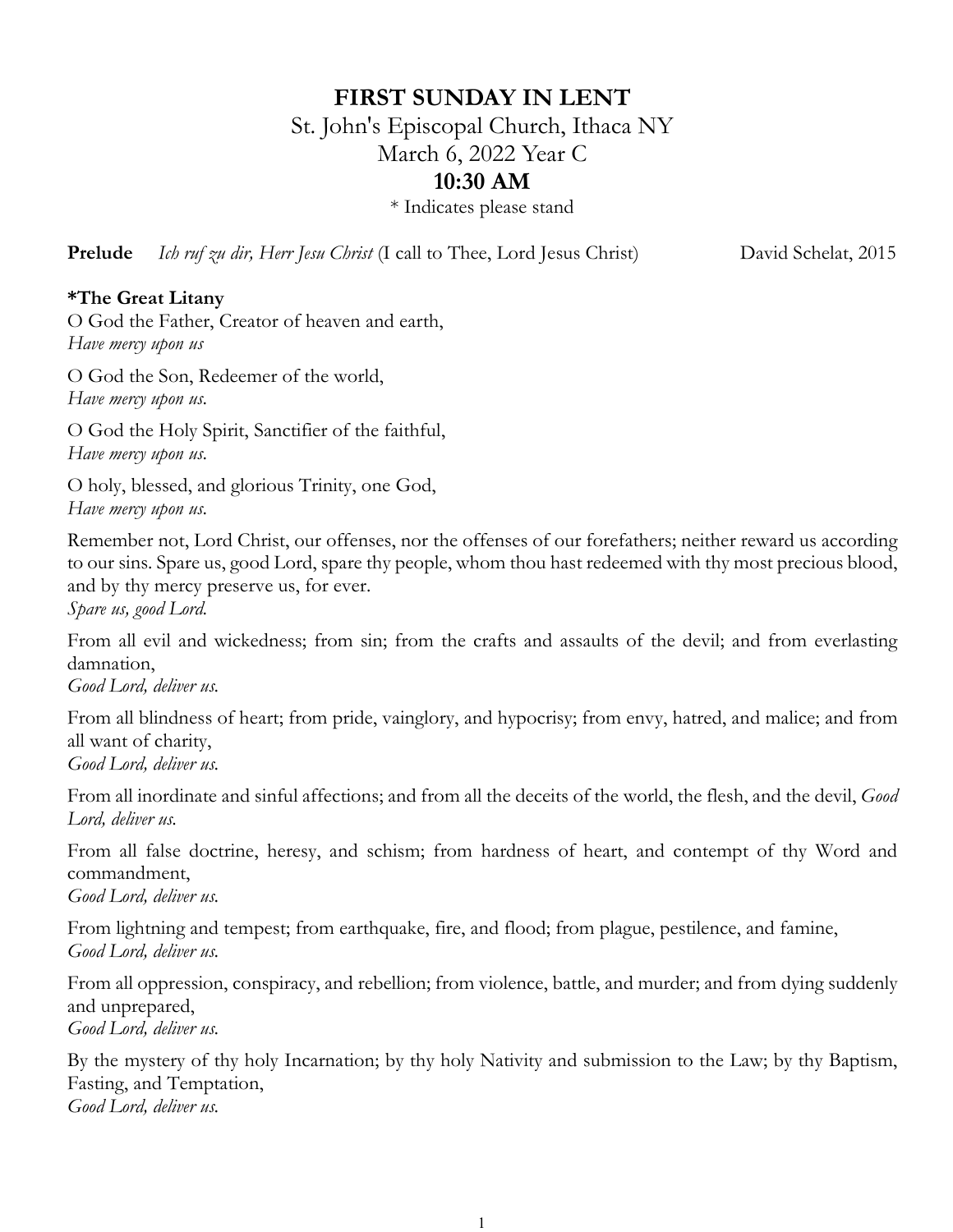By thine Agony and Bloody Sweat; by thy Cross and Passion; by thy precious Death and Burial; by thy glorious Resurrection and Ascension; and by the Coming of the Holy Ghost, *Good Lord, deliver us.*

In all time of our tribulation; in all time of our prosperity; in the hour of death, and in the day of judgment, *Good Lord, deliver us.*

We sinners do beseech thee to hear us, O Lord God; and that it may please thee to rule and govern thy holy Church Universal in the right way, *We beseech thee to hear us, good Lord.*

That it may please thee to illumine all bishops, priests, and deacons, with true knowledge and understanding of thy Word; and that both by their preaching and living, they may set it forth, and show it accordingly,

*We beseech thee to hear us, good Lord.*

That it may please thee to bless and keep all thy people, *We beseech thee to hear us, good Lord.*

That it may please thee to send forth laborers into thy harvest, and to draw all mankind into thy kingdom, *We beseech thee to hear us, good Lord.*

That it may please thee to give to all people increase of grace to hear and receive thy Word, and to bring forth the fruits of the Spirit,

*We beseech thee to hear us, good Lord.*

That it may please thee to bring into the way of truth all such as have erred, and are deceived, *We beseech thee to hear us, good Lord.*

That it may please thee to give us a heart to love and fear thee, and diligently to live after thy commandments,

*We beseech thee to hear us, good Lord.*

That it may please thee so to rule the hearts of thy servants, the President of the United States, and all others in authority, that they may do justice, and love mercy, and walk in the ways of truth, *We beseech thee to hear us, good Lord.*

That it may please thee to make wars to cease in all the world; to give to all nations unity, peace, and concord; and to bestow freedom upon all peoples, *We beseech thee to hear us, good Lord.*

That it may please thee to show thy pity upon all prisoners and captives, the homeless and the hungry, and all who are desolate and oppressed,

*We beseech thee to hear us, good Lord.*

That it may please thee to give and preserve to our use the bountiful fruits of the earth, so that in due time all may enjoy them,

*We beseech thee to hear us, good Lord.*

That it may please thee to inspire us, in our several callings, to do the work which thou givest us to do with singleness of heart as thy servants, and for the common good, *We beseech thee to hear us, good Lord.*

That it may please thee to preserve all who are in danger by reason of their labor or their travel, *We beseech thee to hear us, good Lord.*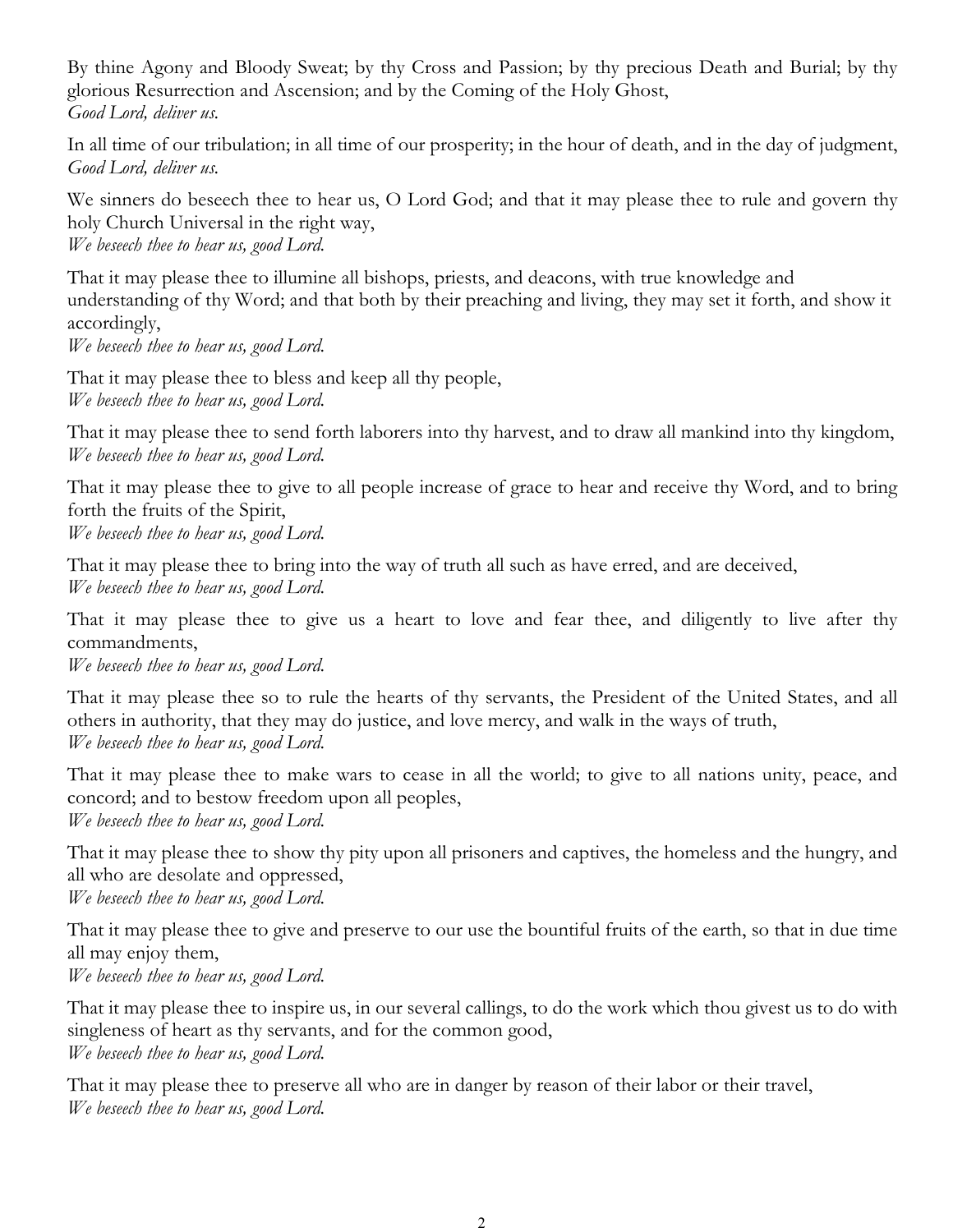That it may please thee to preserve, and provide for, all women in childbirth, young children and orphans, the widowed, and all whose homes are broken or torn by strife, *We beseech thee to hear us, good Lord.*

That it may please thee to visit the lonely; to strengthen all who suffer in mind, body, and spirit; and to comfort with thy presence those who are failing and infirm, *We beseech thee to hear us, good Lord.*

That it may please thee to support, help, and comfort all who are in danger, necessity, and tribulation, *We beseech thee to hear us, good Lord.*

That it may please thee to have mercy upon all mankind, *We beseech thee to hear us, good Lord.*

That it may please thee to give us true repentance; to forgive us all our sins, negligences, and ignorances; and to endue us with the grace of thy Holy Spirit to amend our lives according to thy holy Word, *We beseech thee to hear us, good Lord.*

That it may please thee to forgive our enemies, persecutors, and slanderers, and to turn their hearts, *We beseech thee to hear us, good Lord.*

That it may please thee to strengthen such as do stand; to comfort and help the weak-hearted; to raise up those who fall; and finally to beat down Satan under our feet, *We beseech thee to hear us, good Lord.*

That it may please thee to grant to all the faithful departed eternal life and peace, *We beseech thee to hear us, good Lord.*

That it may please thee to grant that, in the fellowship of St John all the saints, we may attain to thy heavenly kingdom,

*We beseech thee to hear us, good Lord.*

Son of God, we beseech thee to hear us. *Son of God, we beseech thee to hear us.*

O Lamb of God, that takest away the sins of the world, *Have mercy upon us.*

O Lamb of God, that takest away the sins of the world, *Have mercy upon us.*

O Lamb of God, that takest away the sins of the world, *Grant us thy peace.*

O Christ, hear us. *O Christ, hear us.*

Lord, have mercy upon us. *Christ, have mercy upon us.* Lord, have mercy upon us.

# **\*The Collect of the Day**

Almighty God, whose blessed Son was led by the Spirit to be tempted by Satan: Come quickly to help us who are assaulted by many temptations; and, as you know the weaknesses of each of us, let each one find you mighty to save; through Jesus Christ your Son our Lord, who lives and reigns with you and the Holy Spirit, one God, now and for ever. *Amen.*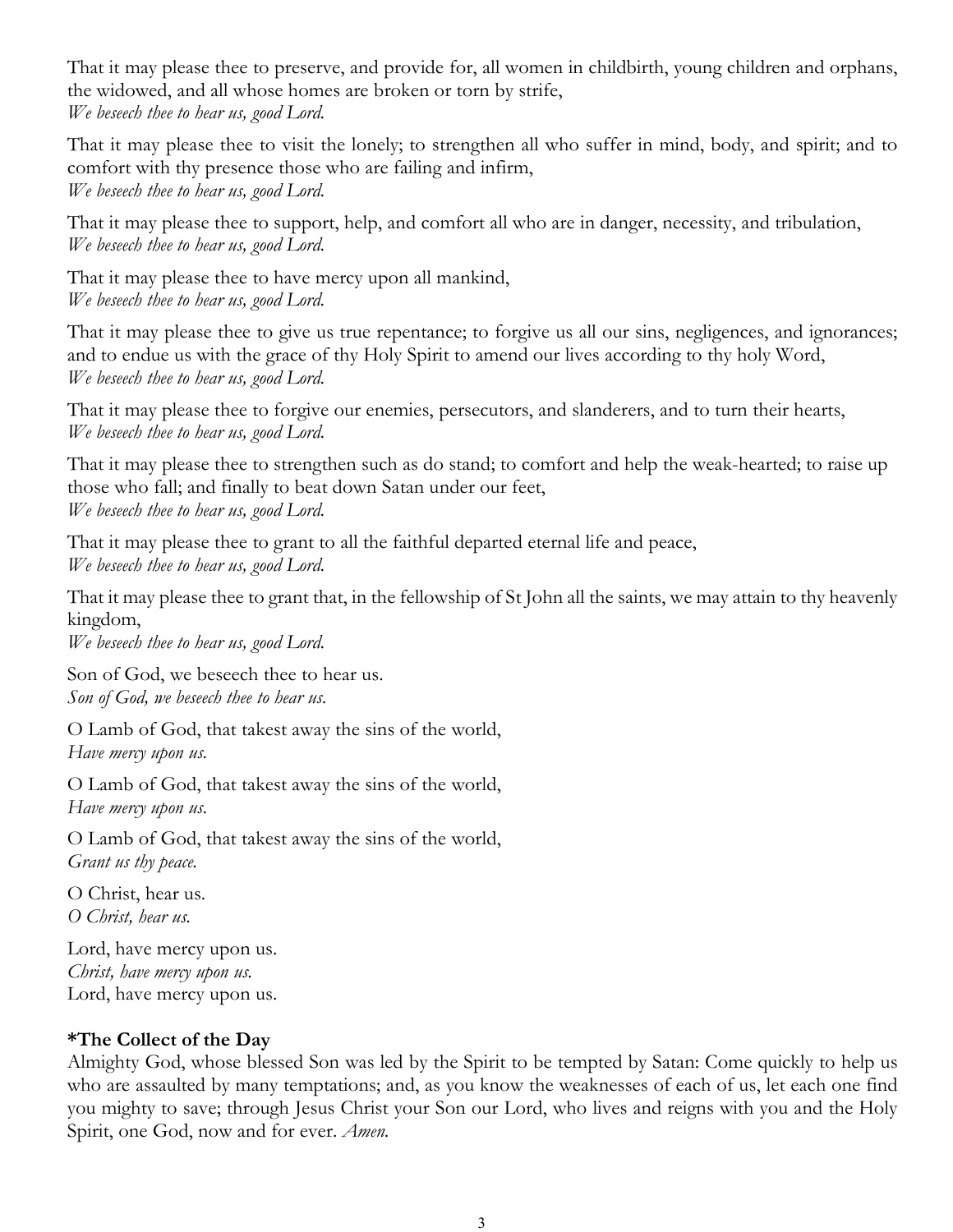#### **The First Lesson Deuteronomy 26:1–11**

When you have come into the land that the Lord your God is giving you as an inheritance to possess, and you possess it, and settle in it, you shall take some of the first of all the fruit of the ground, which you harvest from the land that the Lord your God is giving you, and you shall put it in a basket and go to the place that the Lord your God will choose as a dwelling for his name. You shall go to the priest who is in office at that time, and say to him, "Today I declare to the Lord your God that I have come into the land that the Lord swore to our ancestors to give us." When the priest takes the basket from your hand and sets it down before the altar of the Lord your God, you shall make this response before the Lord your God: "A wandering Aramean was my ancestor; he went down into Egypt and lived there as an alien, few in number, and there he became a great nation, mighty and populous. When the Egyptians treated us harshly and afflicted us, by imposing hard labor on us, we cried to the Lord, the God of our ancestors; the Lord heard our voice and saw our affliction, our toil, and our oppression. The Lord brought us out of Egypt with a mighty hand and an outstretched arm, with a terrifying display of power, and with signs and wonders; and he brought us into this place and gave us this land, a land flowing with milk and honey. So now I bring the first of the fruit of the ground that you, O Lord, have given me." You shall set it down before the Lord your God and bow down before the Lord your God. Then you, together with the Levites and the aliens who reside among you, shall celebrate with all the bounty that the Lord your God has given to you and to your house.

#### The Word of the Lord. Thanks be to God.

#### **Psalm 91:1–2, 9–16** Qui habitat

1 He who dwells in the shelter of the Most High, \*

abides under the shadow of the Almighty.

- 2 He shall say to the Lord, "You are my refuge and my stronghold, \* my God in whom I put my trust."
- 9 Because you have made the Lord your refuge, \* and the Most High your habitation,
- 10 There shall no evil happen to you, \* neither shall any plague come near your dwelling.
- 11 For he shall give his angels charge over you, \*

to keep you in all your ways.

- 12 They shall bear you in their hands, \* lest you dash your foot against a stone.
- 13 You shall tread upon the lion and adder; \* you shall trample the young lion and the serpent under your feet.
- 14 Because he is bound to me in love, therefore will I deliver him; \* I will protect him, because he knows my Name.
- 15 He shall call upon me, and I will answer him; \* I am with him in trouble;
	- I will rescue him and bring him to honor.
- 16 With long life will I satisfy him, \* and show him my salvation.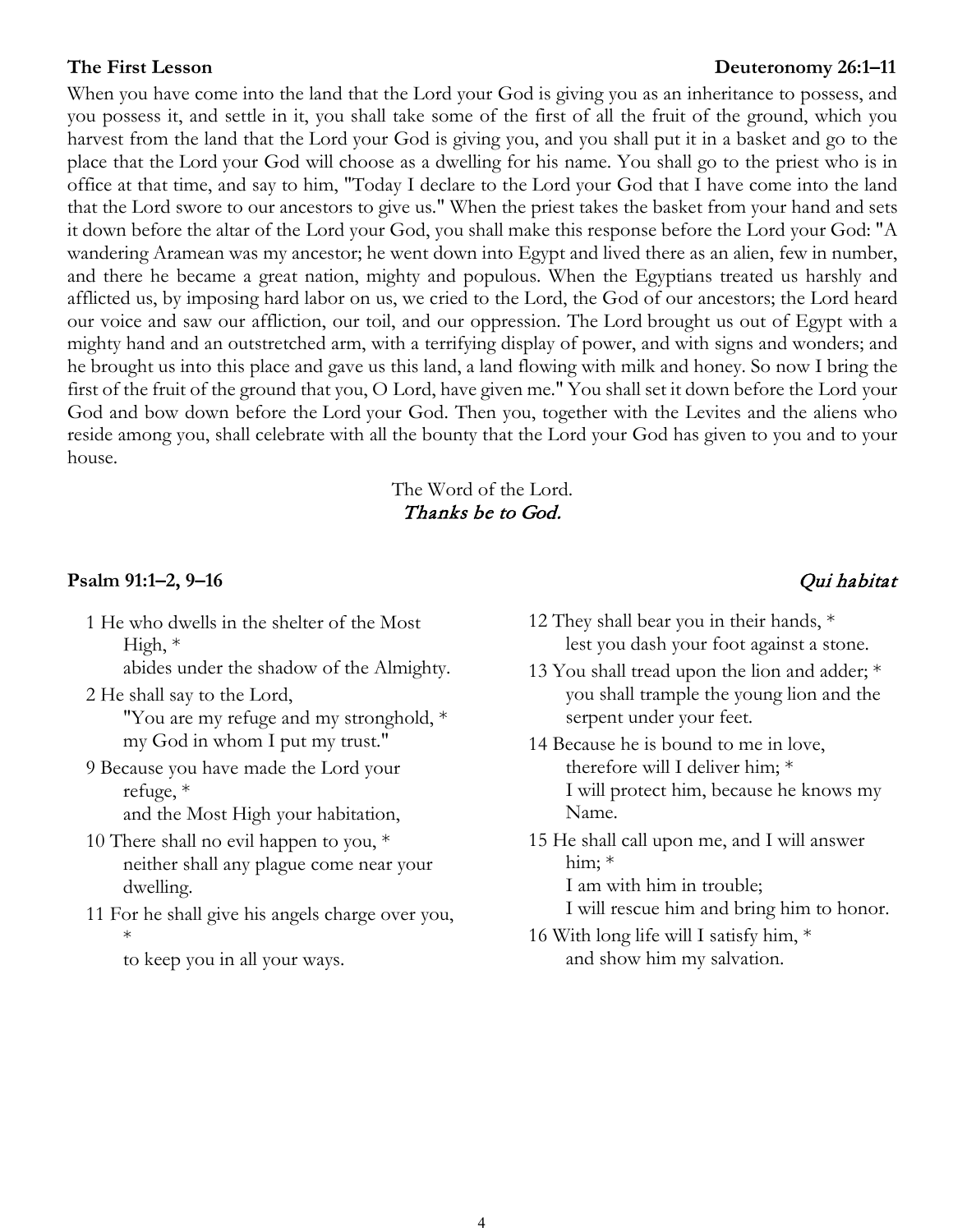### **The Epistle Reading Romans 10:8b–13**

"The word is near you,

on your lips and in your heart"

(that is, the word of faith that we proclaim); because if you confess with your lips that Jesus is Lord and believe in your heart that God raised him from the dead, you will be saved. For one believes with the heart and so is justified, and one confesses with the mouth and so is saved. The scripture says, "No one who believes in him will be put to shame." For there is no distinction between Jew and Greek; the same Lord is Lord of all and is generous to all who call on him. For, "Everyone who calls on the name of the Lord shall be saved."

> The Word of the Lord. Thanks be to God.

#### **\*The Gospel Reading Luke 4:1–13**

### The Holy Gospel of our Lord Jesus Christ according to Luke. Glory to you, Lord Christ.

After his baptism, Jesus, full of the Holy Spirit, returned from the Jordan and was led by the Spirit in the wilderness, where for forty days he was tempted by the devil. He ate nothing at all during those days, and when they were over, he was famished. The devil said to him, "If you are the Son of God, command this stone to become a loaf of bread." Jesus answered him, "It is written, 'One does not live by bread alone.'"

Then the devil led him up and showed him in an instant all the kingdoms of the world. And the devil said to him, "To you I will give their glory and all this authority; for it has been given over to me, and I give it to anyone I please. If you, then, will worship me, it will all be yours." Jesus answered him, "It is written,

'Worship the Lord your God, and serve only him.'"

Then the devil took him to Jerusalem, and placed him on the pinnacle of the temple, saying to him, "If you are the Son of God, throw yourself down from here, for it is written,

'He will command his angels concerning you, to protect you,'

and

'On their hands they will bear you up, so that you will not dash your foot against a stone.'"

Jesus answered him, "It is said, 'Do not put the Lord your God to the test.'" When the devil had finished every test, he departed from him until an opportune time.

# The Gospel of the Lord. Praise to you, Lord Christ.

#### **\*The Nicene Creed**

We believe in one God, the Father, the Almighty, maker of heaven and earth, of all that is, seen and unseen. We believe in one Lord, Jesus Christ, the only Son of God,

eternally begotten of the Father, God from God, Light from Light, true God from true God, begotten, not made, of one Being with the Father.

### **The Sermon Matthew Sanaker**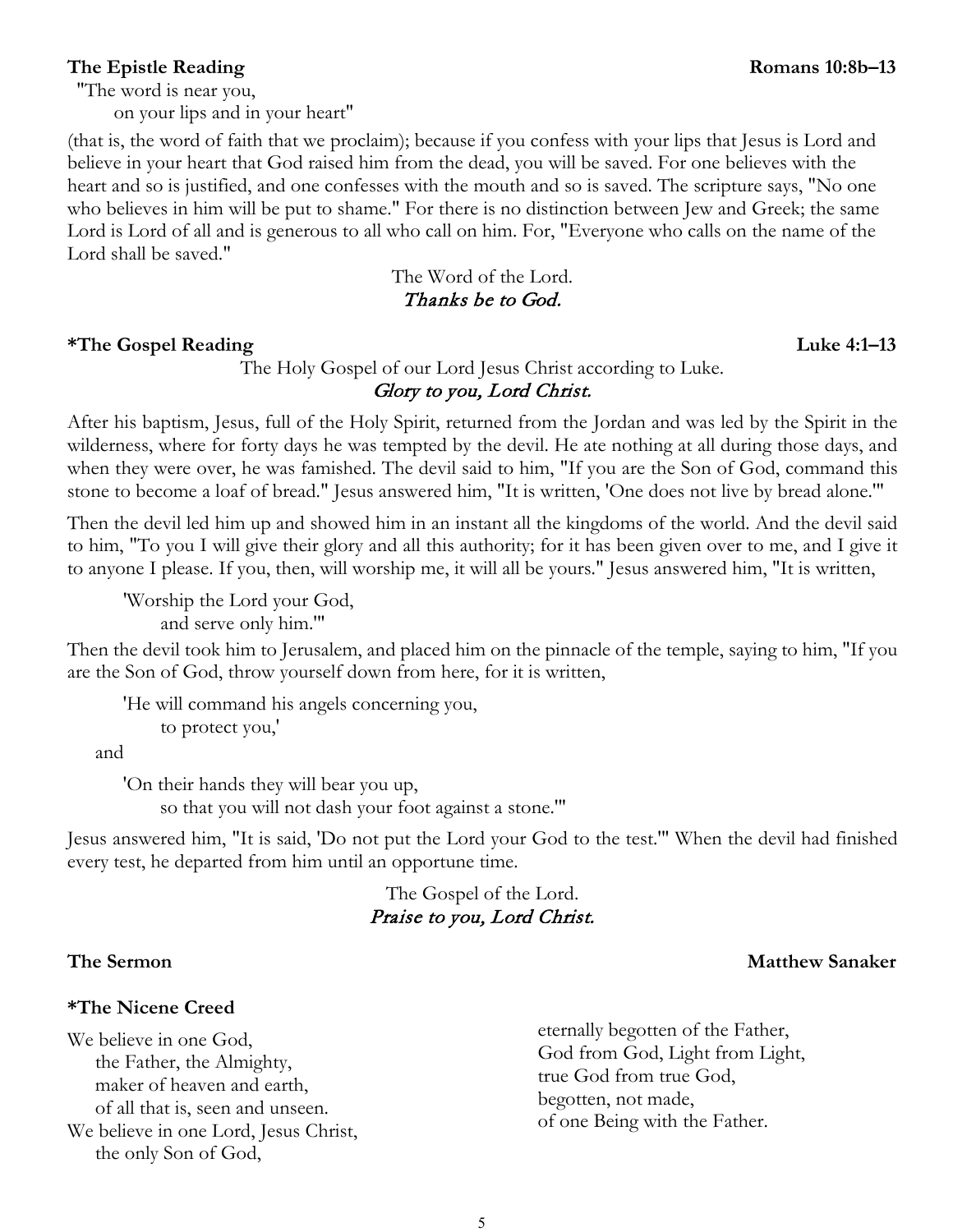| Through him all things were made.                                                                                                                                                                    | He will come again in glory to judge the living                                                                                                                                                                                                                      |
|------------------------------------------------------------------------------------------------------------------------------------------------------------------------------------------------------|----------------------------------------------------------------------------------------------------------------------------------------------------------------------------------------------------------------------------------------------------------------------|
| For us and for our salvation                                                                                                                                                                         | and the dead,                                                                                                                                                                                                                                                        |
| he came down from heaven:                                                                                                                                                                            | and his kingdom will have no end.                                                                                                                                                                                                                                    |
| by the power of the Holy Spirit<br>he became incarnate from the Virgin<br>Mary,<br>and was made man.<br>For our sake he was crucified under Pontius                                                  | We believe in the Holy Spirit, the Lord, the giver<br>of life,<br>who proceeds from the Father and the Son.<br>With the Father and the Son he is worshiped and                                                                                                       |
| Pilate;<br>he suffered death and was buried.<br>On the third day he rose again<br>in accordance with the Scriptures;<br>he ascended into heaven<br>and is seated at the right hand of the<br>Father. | glorified.<br>He has spoken through the Prophets.<br>We believe in one holy catholic and apostolic<br>Church.<br>We acknowledge one baptism for the forgiveness<br>of sins.<br>We look for the resurrection of the dead,<br>and the life of the world to come. Amen. |

# **\*The Prayers of the People**

Let us pray to God, who summons us into the wilderness, that we may draw nearer to his presence, responding to each petition by saying, "Lord, have mercy."

+ For the courage to face our own demons of confusion, desolation and darkness, and for the faith and strength to put them to flight; let us pray to the Lord.

# Lord, have mercy.

+ For those preparing for rites of initiation: baptism, confirmation and the reaffirmation of baptismal vows, and for their sponsors, that they may confess with their lips and in their lives that Jesus is Lord; let us pray to the Lord.

# Lord, have mercy.

+ For respect for the dignity of every human being, never tempting others with things that are harmful, but offering gifts that will draw them more closely into the heart of Christ; let us pray to the Lord.

# Lord, have mercy.

+ For the Church, for Michael., our Presiding Bishop, DeDe., Bishop of this diocese, and all who exercise leadership in the Name of Christ, that they may proclaim with boldness that he is the source of our salvation; let us pray to the Lord.

# Lord, have mercy.

+ For the innocent victims of evil: the abused, the abandoned, those who do not receive just wages, children who are bullied, and all who are targeted by hatred; let us pray to the Lord.

# Lord, have mercy.

+ In thanksgiving for those whose generosity enables the poor to hope, and the Church to exercise a fruitful ministry to those outside its walls; let us pray to the Lord.

# Lord, have mercy.

+ For those who have died in the hope of the resurrection, and those whose faith is known to you alone; let us pray to the Lord.

# Lord, have mercy.

With God's angels to protect us and guide us on the path to holiness, let us continue our prayers, either silently our aloud.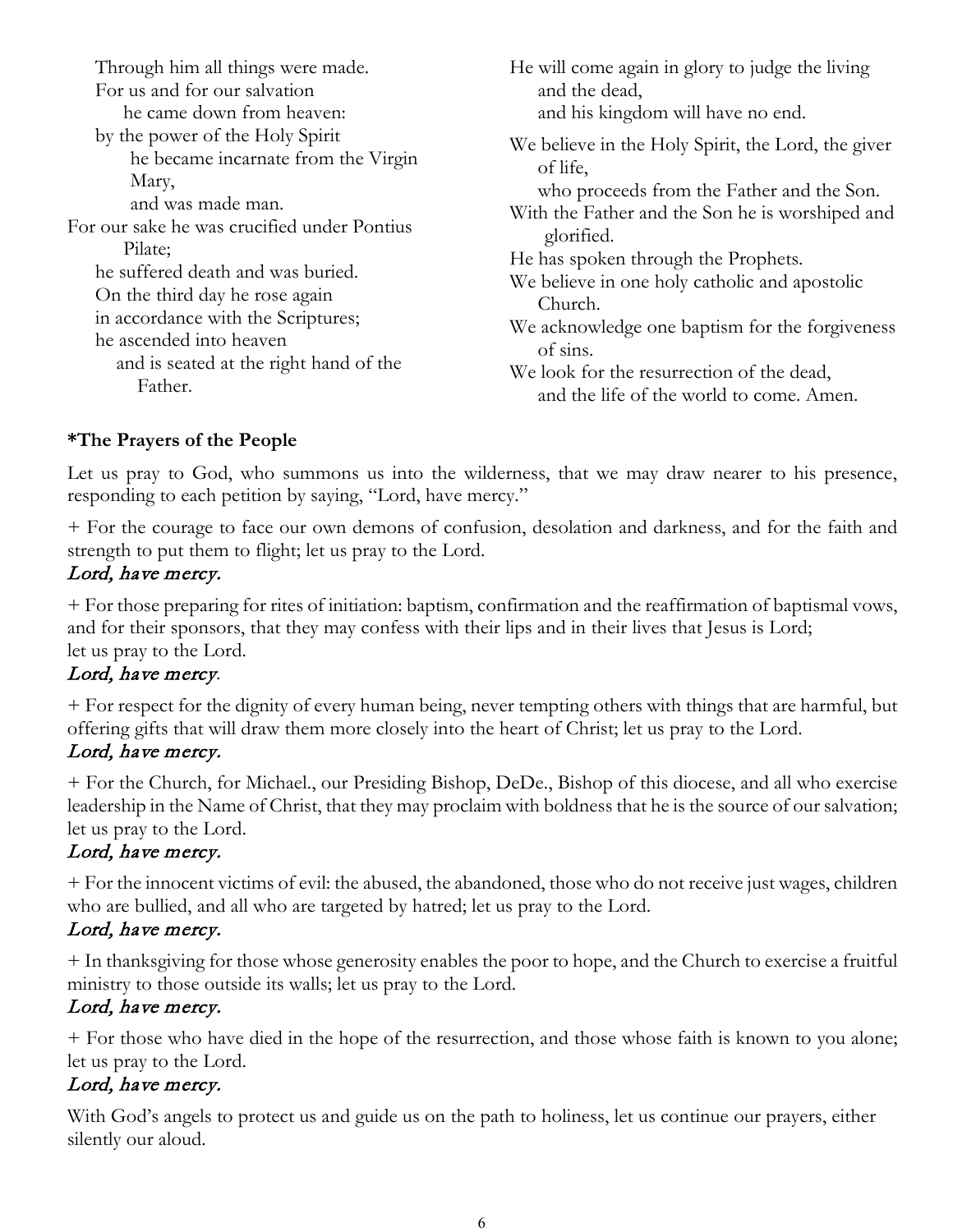For the special needs and concerns of this congregation, and especially for:

| Dave     | Wes    | Laurie   | Tina     | $\lceil$ on | Loraine  |
|----------|--------|----------|----------|-------------|----------|
| Amelia   | lean   | Theodore | Carl     | James       | Cece     |
| Mary     | Vivian | Margaret | Jennifer | Jonathan    | Dean     |
| Tom      | Sarah  | Elaine   | Ovie     | Paula       | Bridget  |
| Giovanni | Felice | Pat      | Stanley  | Carol       | Maura    |
| Cindy    | Edith  | Heather  | Carol    | Lorraine    | the Shea |
| Dan      | Joan   | Judy     | Sara     | George      | family   |
|          |        |          |          |             |          |

For those celebrating the anniversary of their birth this week:

Brian Richardson, Mary Yaple, Shannon Dortch, John Jackson, Gabriel Miller, Nancy Ives,

Sherry Smart

#### **Confession of Sin**

Let us confess our sins against God and our neighbor.

*Most merciful God, we confess that we have sinned against you in thought, word, and deed, by what we have done, and by what we have left undone. We have not loved you with our whole heart; we have not loved our neighbors as ourselves. We are truly sorry and we humbly repent. For the sake of your Son Jesus Christ, have mercy on us and forgive us; that we may delight in your will, and walk in your ways, to the glory of your Name. Amen.*

Almighty God have mercy on you, forgive you all your sins through our Lord Jesus Christ, strengthen you in all goodness, and by the power of the Holy Spirit keep you in eternal life. *Amen.*

**\*The Peace Please remain in your pew. Wave!** The peace of the Lord be always with you. *And also with you.*

**Announcements & Welcome**

**Offertory Sentence**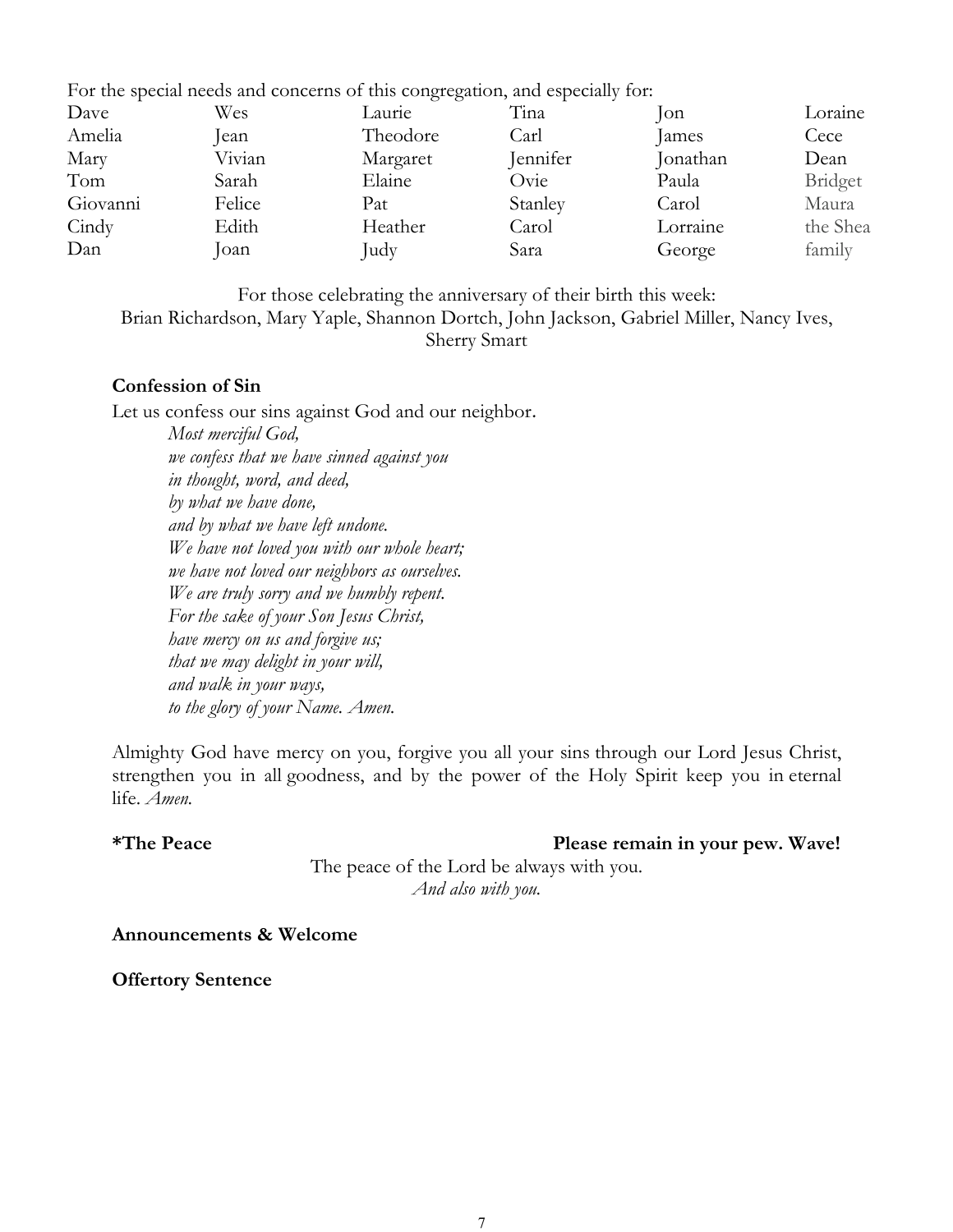**Offertory Anthem** *Consider Consider* Roland E. Martin, 2015

Consider The lilies of the field whose bloom is brief: we are as they; like them we fade away, as doth a leaf.

Consider The sparrows of the air of small account: our God doth view whether they fall or mount,—

he guards us too.

Consider The lilies that do neither spin nor toil, yet are most fair:— what profits all this care and all this coil?

Consider The birds that have no barn nor harvest-weeks; God gives them food:— much more our Father seeks to do us good.

[Christina Rossetti, 1830-1894]

| $*H$ <sub>V</sub> mn | Lord, who throughout these 40 days (St. Flavian) |  | Hymnal #142 |
|----------------------|--------------------------------------------------|--|-------------|
|                      |                                                  |  |             |

# **\* The Great Thanksgiving Expanded Language Prayer A**

| <b>Celebrant:</b> The Lord be with you.                   |
|-----------------------------------------------------------|
| <b>People:</b> And also with you                          |
| <b>Celebrant:</b> Lift up your hearts                     |
| <b>People:</b> We lift them to the Lord                   |
| Celebrant: Let us give thanks to the Lord our God.        |
| <b>People:</b> It is right to give our thanks and praise. |
|                                                           |

**Celebrant**: *continuing:* Therefore we praise you, joining our voices with Angels and Archangels and with all the company of heaven, who forever sing this hymn to proclaim the glory of your Name:

#### **Holy, holy, holy (Sanctus) Hymnal S–114**

Holy and gracious God: In your infinite love you made us for yourself; and when we had fallen into sin and became subject to evil and death, you, in your mercy, Sent Jesus Christ, your only and eternal Son, to share our human nature, to live and die as one of us, to reconcile us to you, the God and maker of all.

Jesus stretched out his arms upon the cross, and offered himself, in obedience to your will, a perfect sacrifice for the whole world.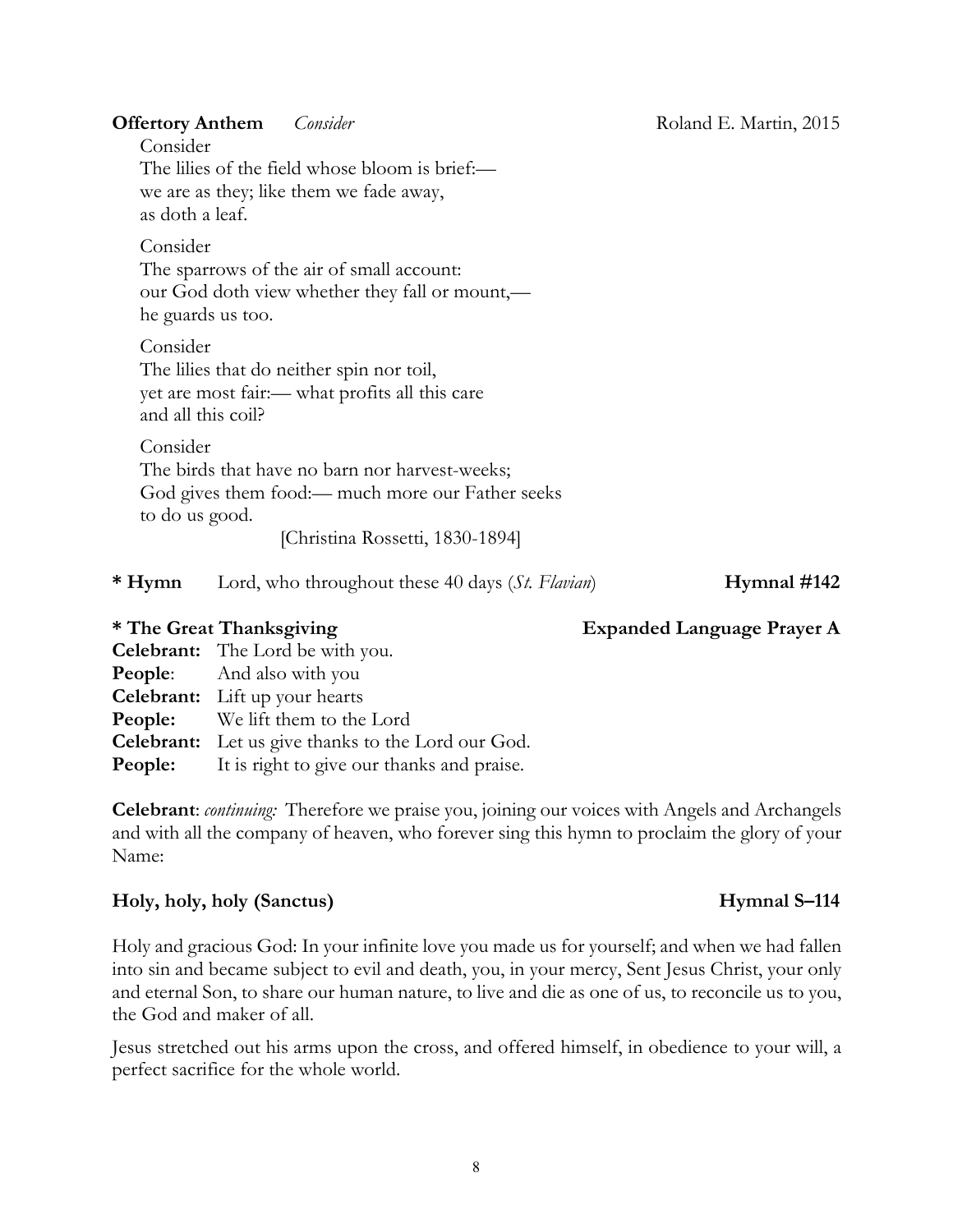On the night he was handed over to suffering and death, our Savior Jesus Christ took bread; and when he had given thanks to you, he broke it, and gave it to his disciples, and said, "Take, eat: This is my Body, which is given for you. Do this for the remembrance of me."

After supper, Jesus took the cup of wine; and when he had given thanks, He gave it to them, and said "Drink this, all of you: This is my Blood of the New Covenant, which is shed for you and for many for the forgiveness of sins. Whenever you drink it, do this for the remembrance of me."

Therefore, we proclaim the mystery of faith:

### **Christ has died Christ is risen Christ will come again.**

We celebrate the memorial of our redemption, Almighty God, in this sacrifice of praise and thanksgiving. Recalling Christ's death, resurrection, and ascension, we offer you these gifts.

Sanctify them by your Holy Spirit to be for your people the Body and Blood of your Son, the holy food and drink of new and unending life in Christ.

Sanctify us also that we may faithfully receive this holy Sacrament, and serve you in unity, constancy, and peace; and at the last day, bring us with all your saints into the joy of your eternal kingdom.

All this we ask through Jesus Christ our Savior. By Christ, and with Christ, and in Christ, in the unity of the Holy Spirit all honor and glory is yours, Almighty God, now and forever. **Amen.**

# **The Communion of the People**

*All people are invited to the Lord's Table. Eucharist will be distributed in the form of the bread with wine available for intincture. Please come forward in a single line in the center aisle to receive. Wait to remove your mask until you return to your seat, and then replace it after consuming the Sacrament.* 

*Gluten free wafers are available upon request.*

# **Post Communion Prayer**

*Eternal God, heavenly Father, you have graciously accepted us as living members of your Son our Savior Jesus Christ, and you have fed us with spiritual food in the Sacrament of his Body and Blood. Send us now into the world in peace, and grant us strength and courage to love and serve you with gladness and singleness of heart; through Christ our Lord. Amen*.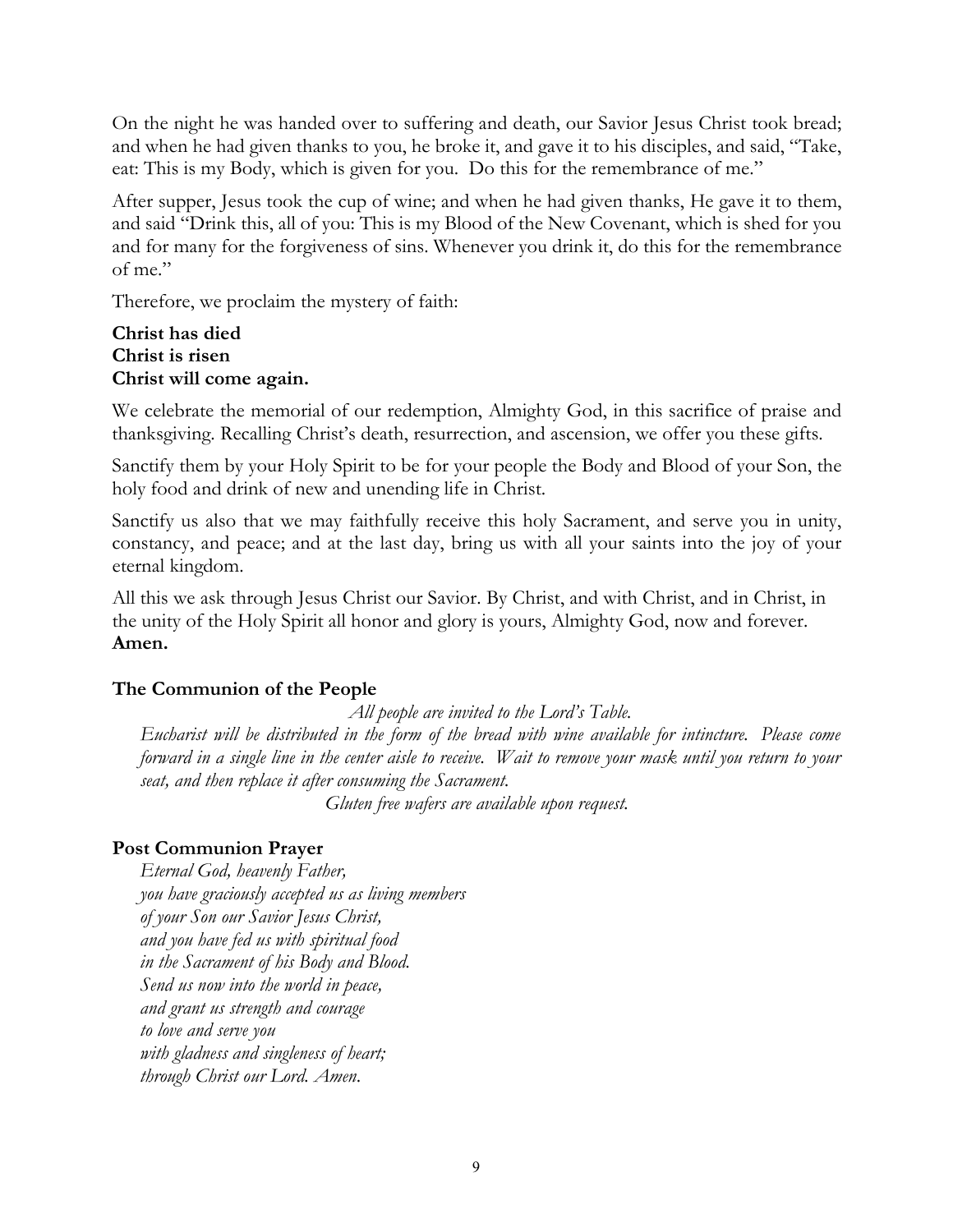**Blessing**

| <i>*Recessional</i>                                   | Eternal Lord of love, behold your church (Old 124th)                                |                        |
|-------------------------------------------------------|-------------------------------------------------------------------------------------|------------------------|
| Dismissal                                             |                                                                                     |                        |
| Postlude                                              | Meditation on St. Flavian                                                           | Charles Callahan, 2006 |
| <b>Liturgical Ministers</b><br><b>Virtual Vergers</b> | Josette Garrison, Peg Coleman, Jerome Fung<br>Sara VanLooy, Ben Dean                |                        |
|                                                       | The Euchanistic and Augustus exactles this meanth and Circon to the Claus of Cod in |                        |

The Eucharistic and Aumbry candles this month are Given to the Glory of God in memory of Edith N. Arlin and Irene T. Noss by Mary Arlin.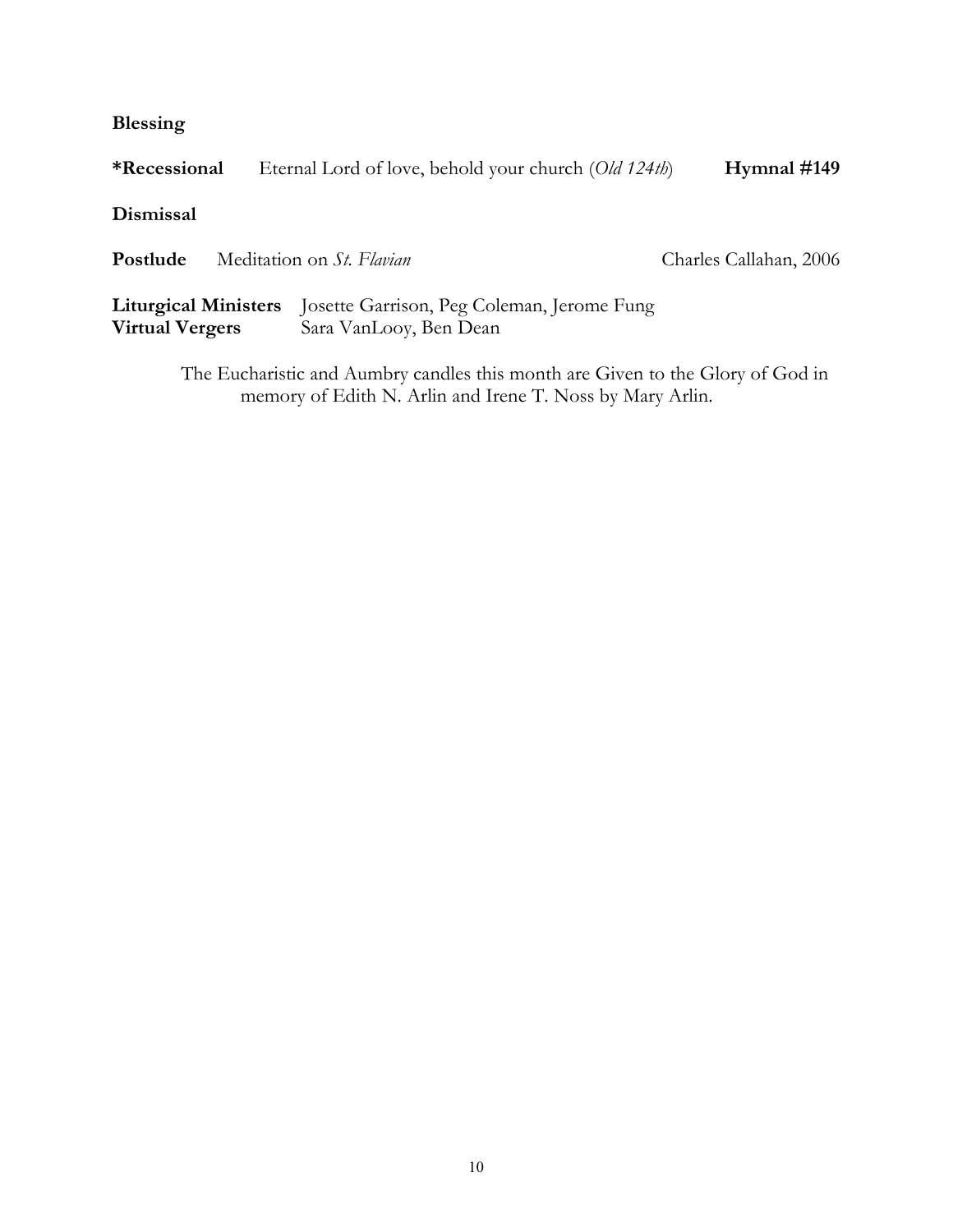# **6 March 2022**

# **Lord, who throughout these forty days (**St. Flavian**) Hymnal #142**

1. Lord, who throughout these forty days for us didst fast and pray, teach us with thee to mourn our sins and close by thee to stay.

2. As thou with Satan didst contend and didst the victory win, O give us strength in thee to fight, in thee to conquer sin.

3. As thou didst hunger bear and thirst, so teach us, gracious Lord, to die to self, and chiefly live by thy most holy Word.

4. And through these days of penitence, and through thy Passiontide, yea, evermore, in life and death, Jesus! with us abide.

5. Abide with us, that so, this life of suffering overpast, an Easter of unending joy we may attain at last!

# **Hymns First Sunday in Lent**

#### **Eternal Lord of love, behold your church**   $\left($  Old 124<sup>th</sup> $\right)$ **Hymnal #149**

1 Eternal Lord of love, behold your Church walking once more the pilgrim way of Lent, led by your cloud by day, by night your fire, moved by your love and toward your presence bent: far off yet here the goal of all desire.

2 So daily dying to the way of self, so daily living to your way of love, we walk the road, Lord Jesus, that you trod, knowing ourselves baptized into your death: so we are dead and live with you in God.

3 If dead in you, so in you we arise, you the first-born of all the faithful dead; and as though stony ground the green shoots break, glorious in spring time dress of leaf and flower. so in the Father's glory shall we wake.

Text: © 1982 Thomas H. Cain